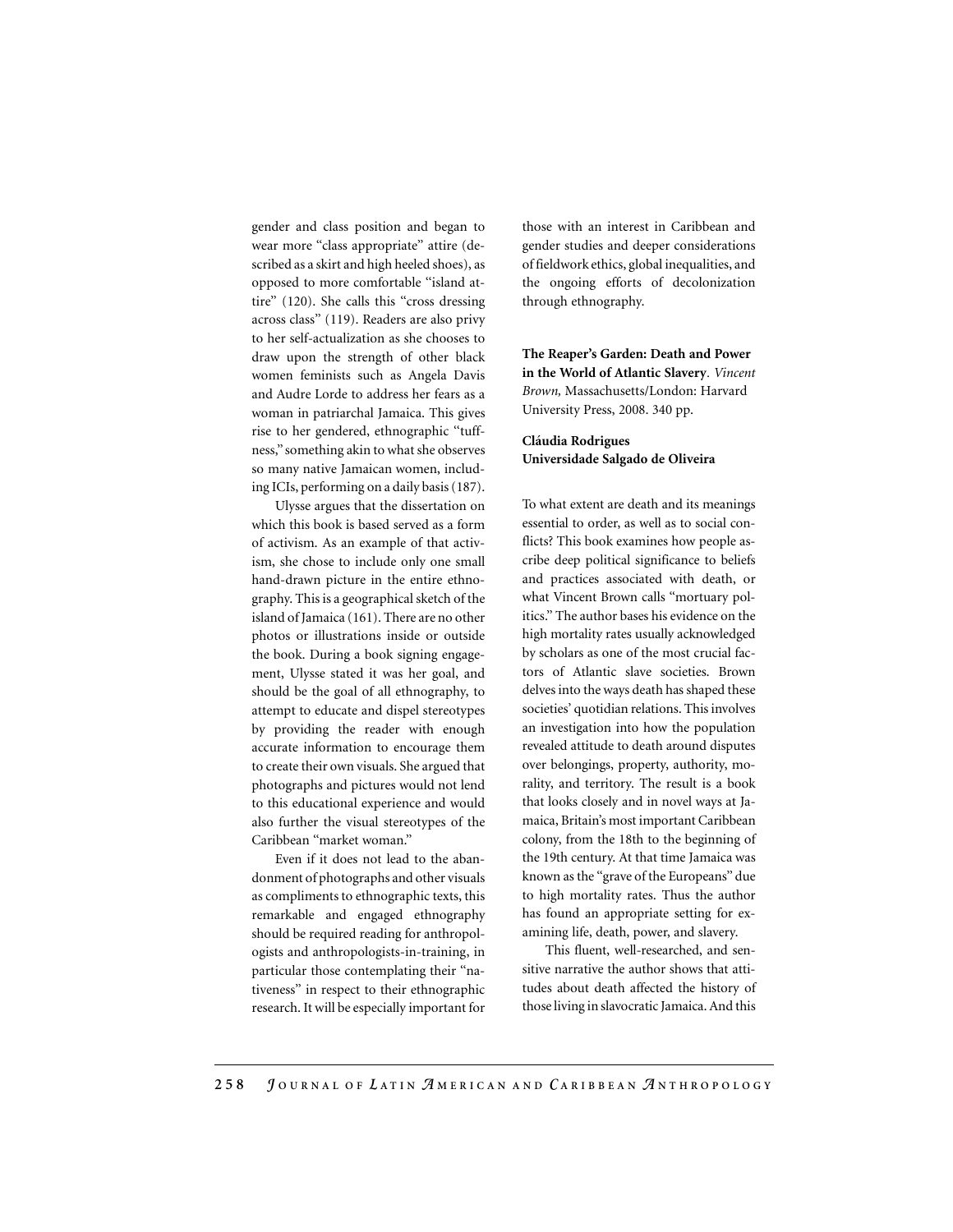is the major reason the book attracts this reader's attention: Building on relatively unexplored territory, Brown points out essential elements of Jamaican society. He analyzes how people were related to the deceased; how beliefs and mortuary practices responded to demographic, social, economic, political, and religious changes; and how the mortuary policies shaped Jamaican history since relations with the deceased girded conflicts, rebellions and even parliamentary politics. For instance, in chapter 5 the author describes the violent deaths of slaves and the resulting Zong Case when, in 1781, a ship's captain decided to throw overboard sick and weak Africans so as not to threaten the value of the rest of the boat's ''cargo.'' This action shocked British abolitionists and served as one catalyst in the struggle to end the Atlantic trade (1807) and British slavery itself (1838).

Brown's extensive research in various archives permitted him to identify an array of direct and indirect references to death, to deceased persons, and to afterlife visions among free people and slaves. Building on this evidence, chapter 4 illustrates how slaveholders availed themselves politically of ideas about spirits' return to Africa after death. Slaveholders thus threatened their slaves with retaliatory punishment involving the mutilation and public exposure of corpses so as to avoid suicide among their captives.

Reaper's Garden follows the advice of Sidney Mintz and Richard Price as regards the necessity of analyzing carefully how material life shaped the evolution of beliefs and practices brought to America by Africans. Brown emphasizes the scope of enslaved people's cultural creativity. Chapter 6 analyzes numerous aspects of Africans' religious conversion, showing how they adapted Christianity to the basic tenets

they associated with death and the spirits, as well as to the political tensions of slavery. In this case, the Christian message of equality beyond the grave was transferred to the mundane realm. This is due to Africans' belief in a strong link between the spiritual and the mundane worlds, while relegating the horrors of slavery to hell. This suggests that Christianity served as a powerful instrument for political reform.

Brown also demonstrates that cultural practices, especially those related to death, played a major role among Africans in the political history of slavery. In several excerpts, the author argues persuasively that people's relations to death and the deceased transformed the transcendental into an arena of mundane conflicts. In chapter 3 he presents different ways slaves managed, through negotiations and conflicts, to bequeath belongings and plots of land to relatives and enslaved companions. Chapter 7 describes how rebels seized an improvised casket from a member of the slavery-supporting troops and buried the corpse of a black colonel involved in the Baptist War of 1831, a major black rebellion that threatened the colony. In the same chapter 7 the author also emphasizes how slaves and free people mobilized individual and collective remembrances of the feats of the deceased so as to legitimate disputes during and after slavery.

The way Brown weaves his arguments suggests he might go further with his analysis. One approach would be to place the book in conversation with the work of James Sweet (Recreating Africa), which is only briefly mentioned by Brown in the epilogue. In chapter 6, Brown advocates the idea of a ''creolization of the spiritual world'' (223) and resorts to John Thornton's analysis of African's process of incor